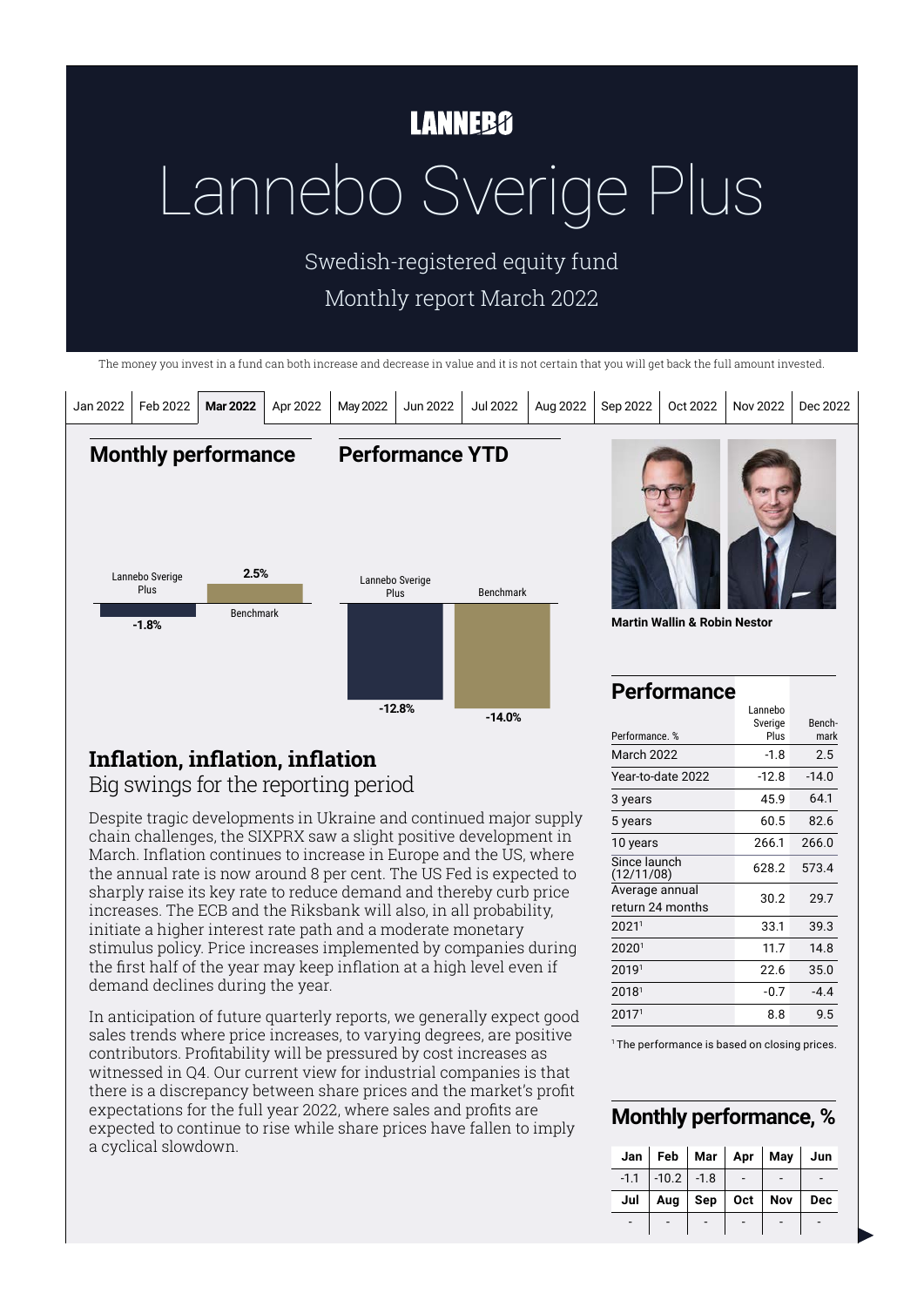SOBI and Trelleborg developed better than the market as a whole with increases of 15 and 14 per cent, respectively. SOBI announced during the month that the company's forthcoming improved drugs for haemophilia showed superiority to previous preventive treatments. The drug will extend the time interval for injection from days to weeks and will be launched in the US through its partner Sanofi during the first half of 2023. With an extended half-life, there are opportunities to grow sales and take market share from competing drugs.

Trelleborg announced it had entered into an agreement with Japanese Yokohama for the sale of its Wheel Systems business area, which manufactures tires for the agriculture and industrial sectors. The price is EUR 2.1 billion and is expected to be completed during the latter half of 2022. Trelleborg will then receive a large net cash payment that allows for acquisitions, one-time dividends and / or repurchases of shares. Compared to today, the remaining operations will have higher operating margins, higher return on capital and less volatile profitability. Excluding Wheel Systems, the full year 2021 operating margin was approximately 1.5 percentage points higher at 16.4 per cent.

H&M and Electrolux developed poorly in February and fell 21 and 16 per cent, respectively. H&M reported Q1 earnings on the last day of the month; the share price fell sharply. Operating profit was SEK 458 million - lower than market expectations - where both the cost of goods sold and rising operating costs had a negative effect. The pressure on earnings is a result of no-sales in Russia and Ukraine, forward-looking investments and increasing cotton prices and logistics costs, which have not been offset by price increases. Increasing sales is important for a long-term positive profit trend. We believe these conditions exist within H&M and that products are competitive, even with the assumption of price increases.

Electrolux has worked to improve production processes and harmonize the raw material content of its products. The underlying profitability improvements will be gradually realized over the coming years and implies major cost savings. At present, however, the company is challenged by large cost increases. The company wrote in its year-end earnings report that negative external factors could be between SEK 6 and 9 billion for the full year 2022. This interval is currently assumed to be higher, but Electrolux will continue to look to offset this through end customer pricing. Repurchases will probably be initiated following the AGM.



2

#### **10 largest holdings**

| Holding                   | % of the fund |
|---------------------------|---------------|
| Trelleborg B              | 7.5           |
| SKF B                     | 6.9           |
| Nordea                    | 6.9           |
| Nokia EUR                 | 6.5           |
| Millicom SDB              | 5.3           |
| H&M B                     | 5.3           |
| Fricsson B                | 4.7           |
| <b>Autoliv SDB</b>        | 4.6           |
| Handelsbanken A           | 4.6           |
| Sandvik                   | 4.6           |
| Total 10 largest holdings | 57.0          |
| Cash                      | 5.7           |
| Total number of holdings  | 30            |

#### **Major changes during the month**

Nordea **SOBI SKF Industrivärden** SSAB Securitas

Buy

Sell